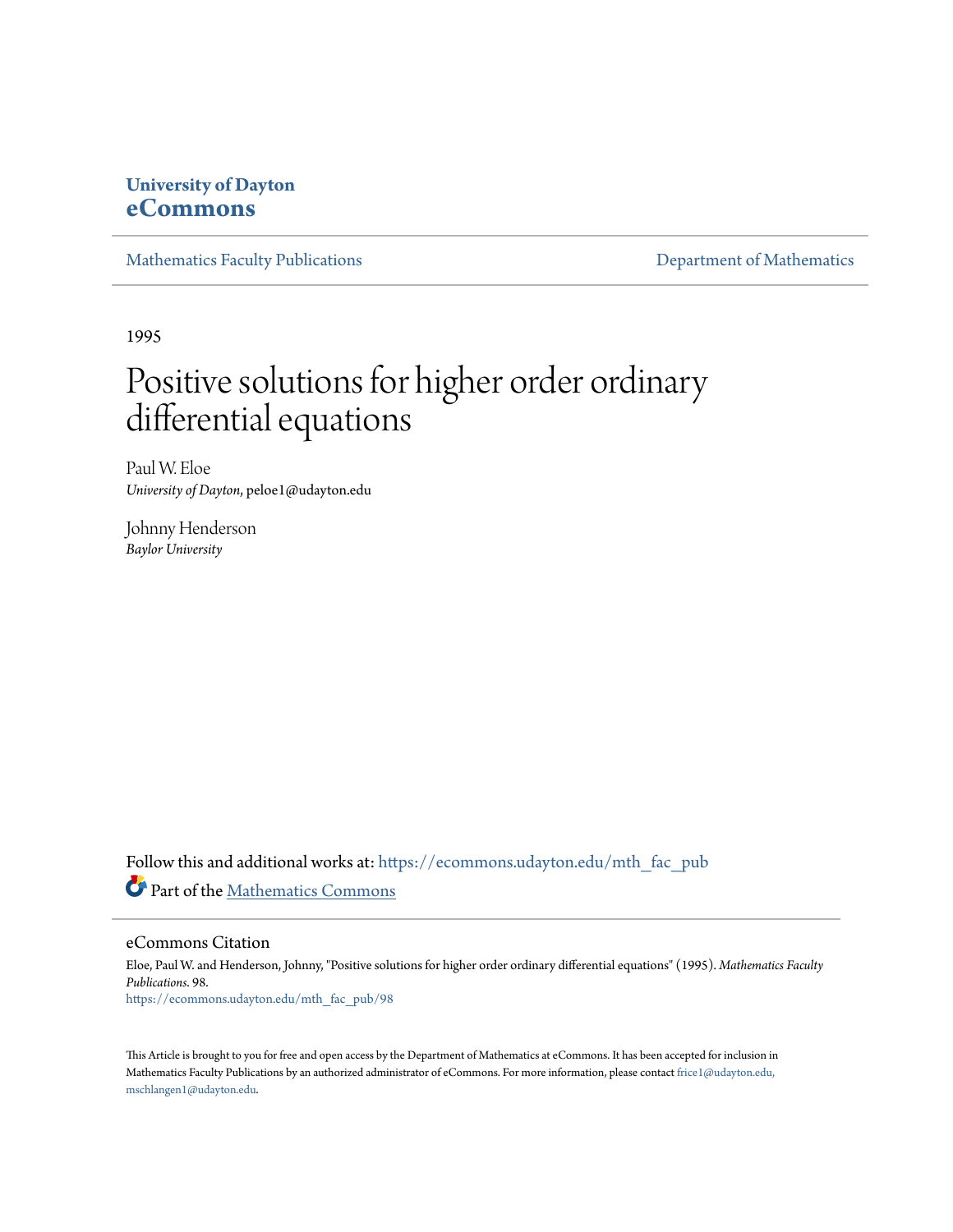Electronic Journal of Differential Equations Vol. 1995(1995), No. 03, pp. 1-8. Published March 2, 1995. ISSN 1072-6691. URL: http://ejde.math.swt.edu or http://ejde.math.unt.edu ftp (login: ftp) 147.26.103.110 or 129.120.3.113

### POSITIVE SOLUTIONS FOR HIGHER ORDER ORDINARY DIFFERENTIAL EQUATIONS

PAUL W. ELOE & JOHNNY HENDERSON

Abstract. Solutions that are positive with respect to a cone are obtained for the boundary value problem,  $u^{(n)} + a(t) f(u) = 0$ ,  $u^{(i)}(0) = u^{(n-2)}(1) = 0$ ,  $0 \leq i \leq n-2$ , in the cases that f is either superlinear or sublinear. The methods involve application of a fixed point theorem for operators on a cone.

#### 1. INTRODUCTION

We are concerned with the existence of solutions for the two-point boundary value problem,

$$
u^{(n)} + a(t)f(u) = 0, \quad 0 < t < 1,\tag{1}
$$

$$
u^{(i)}(0) = u^{(n-2)}(1) = 0, \quad 0 \le i \le n-2,
$$
\n(2)

where

- (A)  $f : [0, \infty) \to [0, \infty)$  is continuous, and
- (B)  $a : [0, 1] \rightarrow [0, \infty)$  is continuous and does not vanish identically on any subinterval.

We remark that, if  $u(t)$  is a nonnegative solution of (1), (2), then  $u^{(n-2)}(t)$  is concave on [0, 1].

Specifically, our aim is to extend the work of Erbe and Wang [10] to obtain solutions of  $(1)$ ,  $(2)$ , that are positive with respective to a cone, in the cases when, either (i)  $f$  is superlinear, or (ii)  $f$  is sublinear; that is, in the respective cases when, either (i)  $f_0 = 0$  and  $f_\infty = \infty$ , or (ii)  $f_0 = \infty$  and  $f_\infty = 0$ , where

$$
f_0 = \lim_{x \to 0^+} \frac{f(x)}{x}
$$
 and  $f_\infty = \lim_{x \to \infty} \frac{f(x)}{x}$ .

In the case that  $n = 2$ , the boundary value problem (1), (2) arises in applications involving nonlinear elliptic problems in annular regions; see [1], [2], [12], [19]. Applications of (1), (2) can also be made to singular boundary value problems as in  $[3]$ ,  $[6]$ ,  $[8]$ ,  $[13]$ ,  $[16]$ ,  $[18]$ , as well as to extremal point characterizations for

<sup>1991</sup> Mathematics Subject Classification. 34B15.

Key words and phrases. Boundary value problems, positive solutions, superlinear and sublinear, operators on a cone.

c 1995 Southwest Texas State University and University of North Texas. Submitted on December 4, 1994.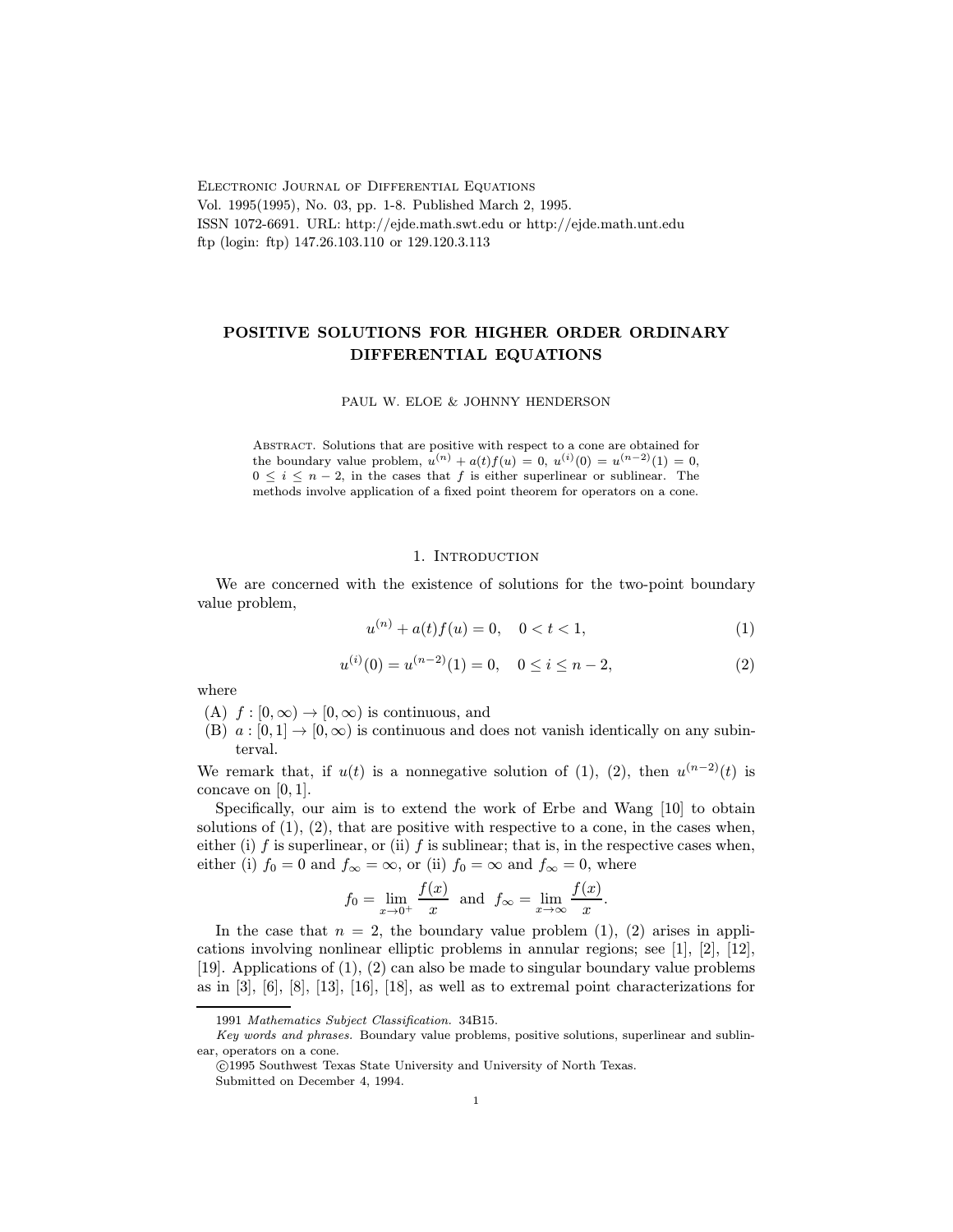boundary value problems in [9], [14], [17]. In these applications, frequently, only solutions that are positive are useful. The results herein are also somewhat related to those obtained in [5] and [11].

Our arguments for establishing the existence of solutions of  $(1)$ ,  $(2)$  involve concavity properties of solutions that are used in defining a cone on which a positive integral operator is defined. A fixed point theorem due to Krasnosel'skii [15] is applied to yield a positive solution of  $(1)$ ,  $(2)$ .

In Section 2, we present some properties of a Green's function which will be used in defining the positive operator. We also state the fixed point theorem from [15]. In Section 3, we provide an appropriate Banach space and cone in order to apply the fixed point theorem yielding solutions of (1), (2) in both the superlinear and sublinear cases.

#### 2. Some preliminaries

In this section, we state a theorem due to Krasnosel'skii, an application of which will yield in the next section a positive solution of  $(1)$ ,  $(2)$ . The mapping to which we apply this fixed point theorem will include an integral whose kernel,  $G(t, s)$ , is the Green's function for

$$
-y^{(n)} = 0,
$$
  
\n
$$
y^{(i)}(0) = y^{(n-2)}(1) = 0, \quad 0 \le i \le n-2.
$$
\n(3)

Eloe [7] has shown that, for  $0 \leq i \leq n-2$ ,

$$
\frac{\partial^i}{\partial t^i} G(t,s) > 0 \text{ on } (0,1) \times (0,1), \tag{4}
$$

as well as the fact that the function

$$
K(t,s) = \frac{\partial^{n-2}}{\partial t^{n-2}} G(t,s)
$$
\n(5)

is the Green's function for

$$
-y'' = 0,
$$
  
y(0) = y(1) = 0. (6)

We note that

$$
K(t,s) = \begin{cases} t(1-s), & 0 \le t < s \le 1, \\ s(1-t), & 0 \le s < t \le 1, \end{cases}
$$
 (7)

from which it is straightforward that

$$
K(t,s) \le K(s,s), 0 \le t, s \le 1,
$$
\n<sup>(8)</sup>

and a nice argument in [10] shows that

$$
K(t,s) \ge \frac{1}{4}K(s,s), \ \frac{1}{4} \le t \le \frac{3}{4}, \ 0 \le s \le 1. \tag{9}
$$

The existence of solutions of  $(1)$ ,  $(2)$  is based on an application of the following fixed point theorem [15].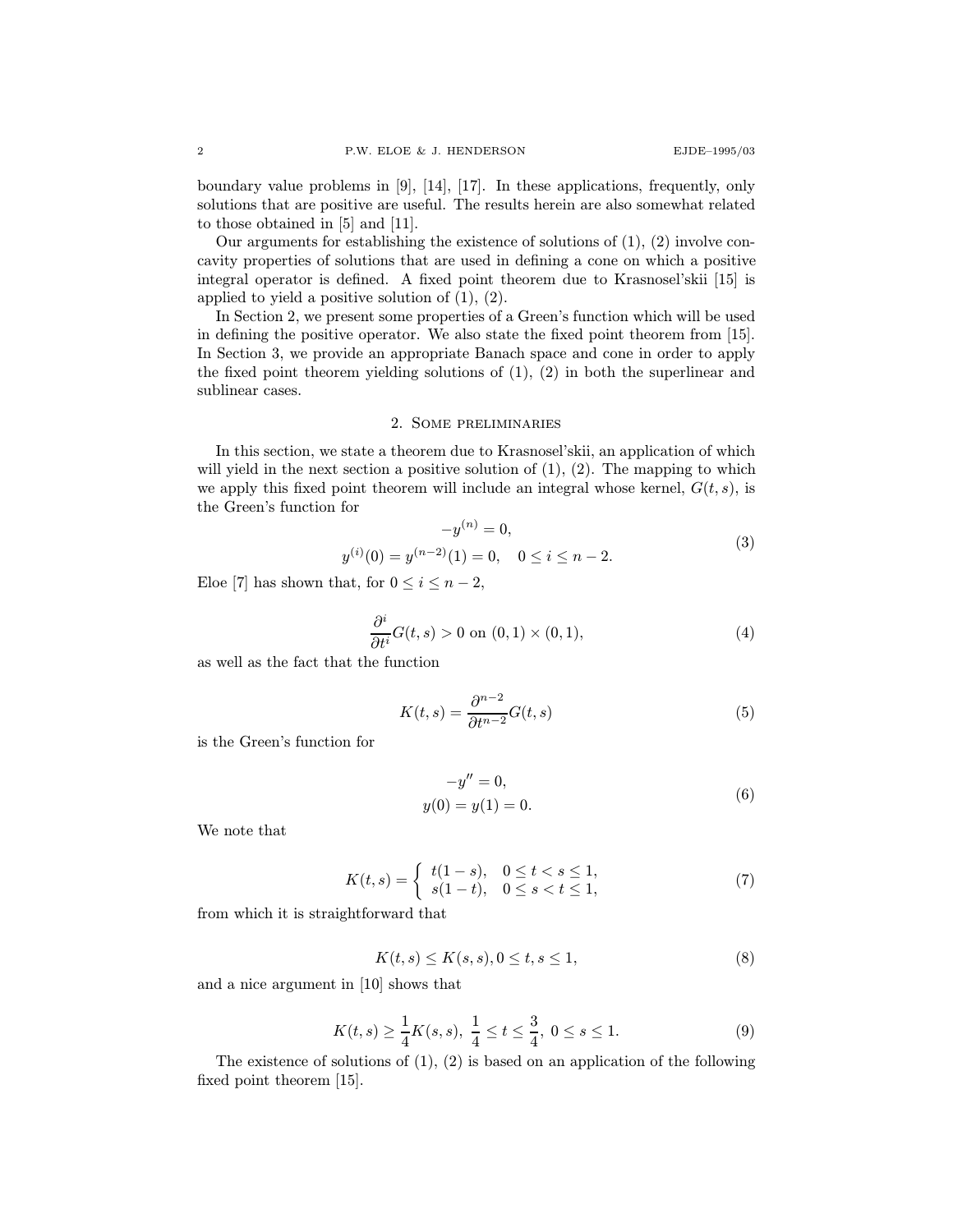**Theorem 1.** Let B be a Banach space, and let  $\mathcal{P} \subset \mathcal{B}$  be a cone in B. Assume  $\Omega_1, \Omega_2$  are open subsets of B with  $0 \in \Omega_1 \subset \overline{\Omega}_1 \subset \Omega_2$ , and let

$$
T: \mathcal{P} \cap (\bar{\Omega}_2 \backslash \Omega_1) \to \mathcal{P}
$$

be a completely continuous operator such that, either

(i)  $||Tu|| \leq ||u||, u \in \mathcal{P} \cap \partial \Omega_1$ , and  $||Tu|| \geq ||u||, u \in \mathcal{P} \cap \partial \Omega_2$ , or

(ii)  $||Tu|| \geq ||u||, u \in \mathcal{P} \cap \partial \Omega_1$ , and  $||Tu|| \leq ||u||, u \in \mathcal{P} \cap \partial \Omega_2$ .

Then T has a fixed point in  $\mathcal{P} \cap (\bar{\Omega}_2 \backslash \Omega_1)$ .

#### 3. Existence of solutions

We are now ready to apply Theorem 1. We remark that  $u(t)$  is a solution of (1), (2) if, and only if,

$$
u(t) = \int_0^1 G(t, s) a(s) f(u(s)) ds, \quad 0 \le t \le 1.
$$

For our construction, we let

$$
\mathcal{B} = \{x \in C^{(n-2)}[0,1] \mid x^{(i)}(0) = 0, \quad 0 \le i \le n-3\},\
$$

with norm,  $||x|| = |x^{(n-2)}|_{\infty}$ , where  $|\cdot|_{\infty}$  denotes the supremum norm on [0, 1]. Then  $(\mathcal{B}, \|\cdot\|)$  is a Banach space.

**Remark 1.** We note that, for each  $x \in \mathcal{B}$ ,

$$
|x^{(i)}|_{\infty} \le ||x||, \quad 0 \le i \le n-2. \tag{10}
$$

We will seek solutions of  $(1)$ ,  $(2)$  which lie in a cone,  $P$ , defined by

$$
\mathcal{P} = \{x \in \mathcal{B} \mid x^{(n-2)}(t) \ge 0 \text{ on } [0,1], \text{ and } \min_{\frac{1}{4} \le t \le \frac{3}{4}} x^{(n-2)}(t) \ge \frac{1}{4} ||x||\}.
$$

**Remark 2.** We note here that, if  $x \in \mathcal{P}$ , then  $x^{(i)}(t) \geq 0$  on [0,1] and

$$
x^{(i)}(t) \ge \frac{1}{4} ||x|| \frac{(t - \frac{1}{4})^{n-i-2}}{(n-i-2)!}
$$

on  $\left[\frac{1}{4}, \frac{3}{4}\right]$ ,  $0 \leq i \leq n-2$ . As a consequence

$$
x^{(i)}(t) \ge \frac{1}{(n-i-2)! 4^{n-i-1}} ||x||
$$

on  $[\frac{1}{2}, \frac{3}{4}], 0 \le i \le n-2.$ 

**Theorem 2.** Assume that conditions  $(A)$  and  $(B)$  are satisfied. If, either

- (i)  $f_0 = 0$  and  $f_\infty = \infty$  (i.e., f is superlinear), or
- (ii)  $f_0 = \infty$  and  $f_\infty = 0$  (i.e., f is sublinear),

then  $(1)$ ,  $(2)$  has at least one solution in  $P$ .

**Proof.** We begin by defining an integral operator  $T : \mathcal{P} \to \mathcal{B}$  by

$$
Tu(t) = \int_0^1 G(t,s)a(s)f(u(s))ds, \quad u \in \mathcal{P}, \tag{11}
$$

and we seek a fixed point of  $T$  in the cone  $\mathcal P$  for the respective cases of  $f$  superlinear and f sublinear.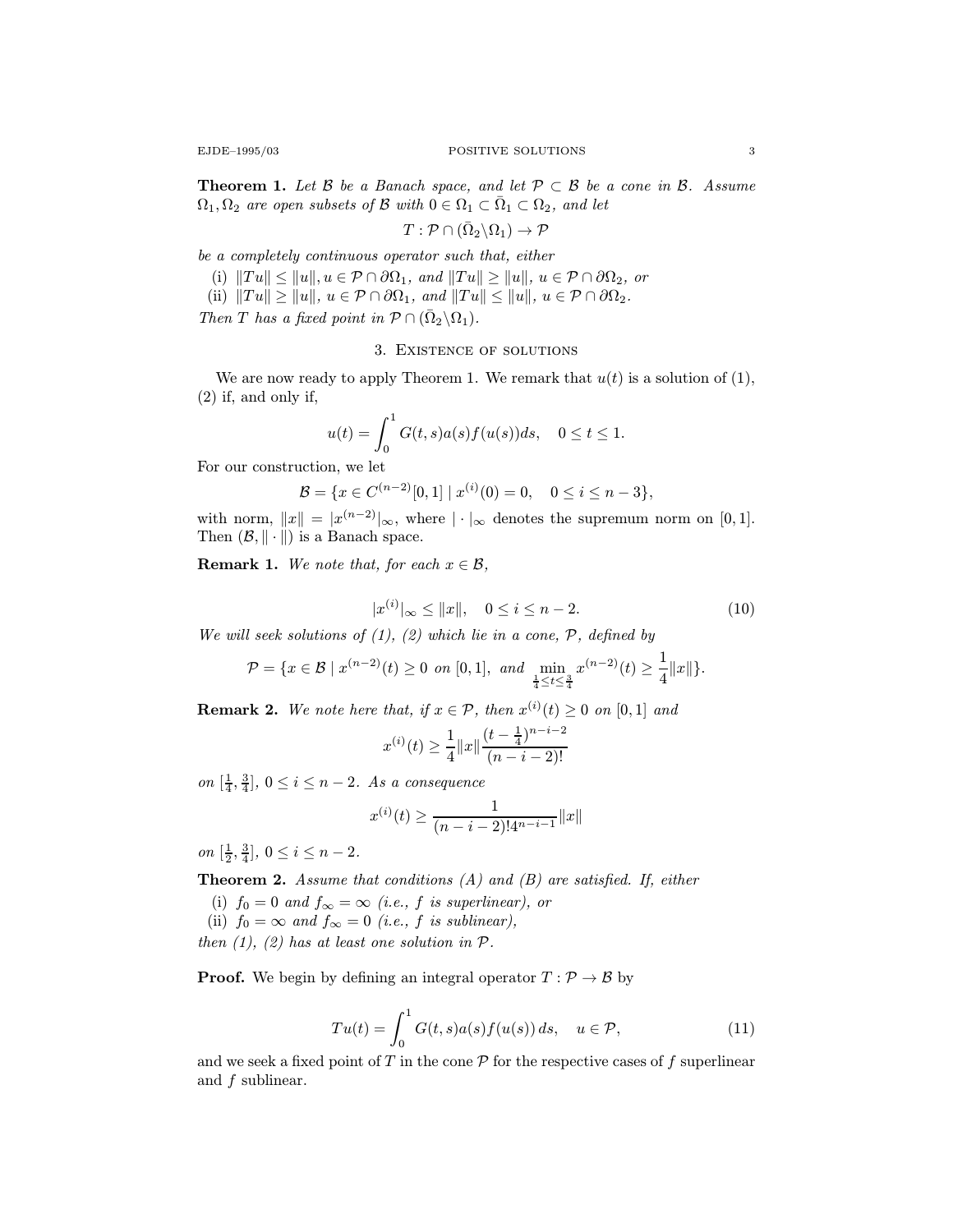Before dealing with these cases, we make a few observations. First, if  $u \in \mathcal{P}$ , it follows from (8) that

$$
(Tu)^{(n-2)}(t) = \int_0^1 \frac{\partial^{n-2}}{\partial t^{n-2}} G(t,s)a(s)f(u(s)) ds
$$
  

$$
= \int_0^1 K(t,s)a(s)f(u(s)) ds
$$
  

$$
\leq \int_0^1 K(s,s)a(s)f(u(s)) ds,
$$

so that

$$
||Tu|| = |(Tu)^{(n-2)}|_{\infty} \le \int_0^1 K(s,s)a(s)f(u(s)) ds.
$$

In fact,

$$
||Tu|| = \int_0^1 K(s,s)a(s)f(u(s)) ds.
$$
 (12)

Next, if  $u \in \mathcal{P}$ , it follows from (9) and (12) that

$$
\min_{\frac{1}{4} \le t \le \frac{3}{4}} (Tu)^{(n-2)}(t) = \min_{\frac{1}{4} \le t \le \frac{3}{4}} \int_0^1 K(t,s)a(s)f(u(s)) ds
$$
  
\n
$$
\ge \frac{1}{4} \int_0^1 K(s,s)a(s)f(u(s)) ds
$$
  
\n
$$
\ge \frac{1}{4} ||Tu||.
$$

Moreover, properties of  $G(t, s)$  give that  $(T u)^{(n-2)}(t) \geq 0$ , so that  $Tu \in \mathcal{P}$ , and in particular  $T : \mathcal{P} \to \mathcal{P}$ . Also, the standard arguments yield that T is completely continuous.

We now turn to the cases of the theorem.

(i) Assume  $f_0 = 0$  and  $f_{\infty} = \infty$ . First, dealing with  $f_0 = 0$ , there exist  $\eta > 0$ and  $H_1 > 0$  such that  $f(x) \leq \eta x$ , for  $0 < x \leq H_1$ , and

$$
\eta \int_0^1 K(s,s)a(s) ds \le 1.
$$

So, if we choose  $u \in \mathcal{P}$  with  $||u|| = H_1$ , and if we recall from Remark 1 that  $|u|_{\infty} \le ||u||$ , we have from (8),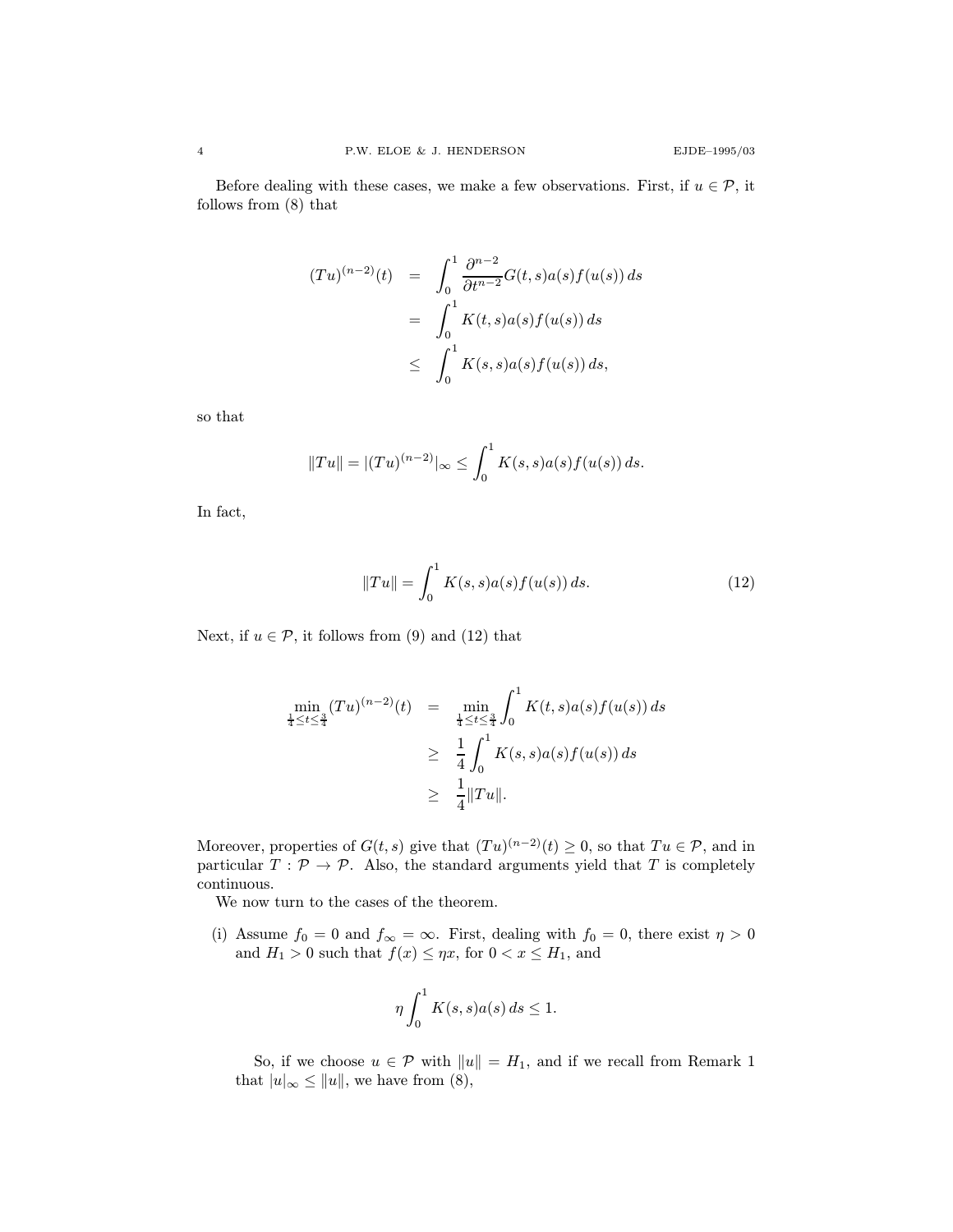$$
(Tu)^{(n-2)}(t) = \int_0^1 K(t,s)a(s)f(u(s)) ds
$$
  
\n
$$
\leq \int_0^1 K(s,s)a(s)f(u(s)) ds
$$
  
\n
$$
\leq \int_0^1 K(s,s)a(s)\eta u(s) ds
$$
  
\n
$$
\leq \eta \int_0^1 K(s,s)a(s) ds ||u||
$$
  
\n
$$
\leq ||u||, \quad 0 \leq t \leq 1.
$$

As a consequence  $||Tu|| = |(Tu)^{(n-2)}(t)|_{\infty} \le ||u||$ . Thus, if we set  $\Omega_1 = \{x \in \mathcal{B} \mid ||x|| < H_1\},\$ 

then

$$
||Tu|| \le ||u||, \text{ for } u \in \mathcal{P} \cap \partial \Omega_1. \tag{13}
$$

Next, dealing with  $f_{\infty} = \infty$ , there exist  $\lambda > 0$  and  $\bar{H}_2 > 0$  such that  $f(x) \geq \lambda x$ , for  $x \geq \overline{H}_2$ , and

$$
\frac{\lambda}{(n-2)!4^{n-1}} \int_{\frac{1}{2}}^{\frac{3}{4}} K(\frac{1}{2},s)a(s) ds \ge 1.
$$

Now, let  $H_2 = \max\{2H_1,(n-2)!4^{n-1}\bar{H}_2\}$  and set

$$
\Omega_2 = \{x \in \mathcal{B} \mid ||x|| < H_2\}.
$$

So, if  $u \in \mathcal{P}$  with  $||u|| = H_2$ , and if we recall from Remark 2 that  $u(t) \ge \frac{1}{(n-2)!4^{n-1}} ||u|| \ge \overline{H}_2$  on  $\left[\frac{1}{2}, \frac{3}{4}\right]$ , we have

$$
(Tu)^{(n-2)}(\frac{1}{2}) = \int_0^1 K(\frac{1}{2}, s)a(s)f(u(s)) ds
$$
  
\n
$$
\geq \int_{\frac{1}{2}}^{\frac{3}{4}} K(\frac{1}{2}, s)a(s)\lambda u(s) ds
$$
  
\n
$$
\geq \lambda \int_{\frac{1}{2}}^{\frac{3}{4}} K(\frac{1}{2}, s)a(s) \frac{1}{(n-2)!4^{n-1}} ||u|| ds
$$
  
\n
$$
= \frac{\lambda}{(n-2)!4^{n-1}} \int_{\frac{1}{2}}^{\frac{3}{4}} K(\frac{1}{2}, s)a(s) ds ||u||
$$
  
\n
$$
\geq ||u||,
$$

so that  $||Tu|| \geq ||u||$ . Consequently,

$$
||Tu|| \ge ||u||, \text{ for } u \in \mathcal{P} \cap \partial \Omega_2. \tag{14}
$$

Therefore, by part (i) of Theorem 1 applied to  $(13)$  and  $(14)$ , T has a fixed point  $u(t) \in \mathcal{P} \cap (\bar{\Omega}_2 \backslash \Omega_1)$  such that  $H_1 \leq ||u|| \leq H_2$ , and as such,  $u(t)$  is a desired solution of (1), (2). (We remark that the arguments carry through, if we had set  $H_2 = \max\{H_1,(n-2)!4^{n-1}\bar{H}_2\}$  and if  $H_2 = H_1$ , then there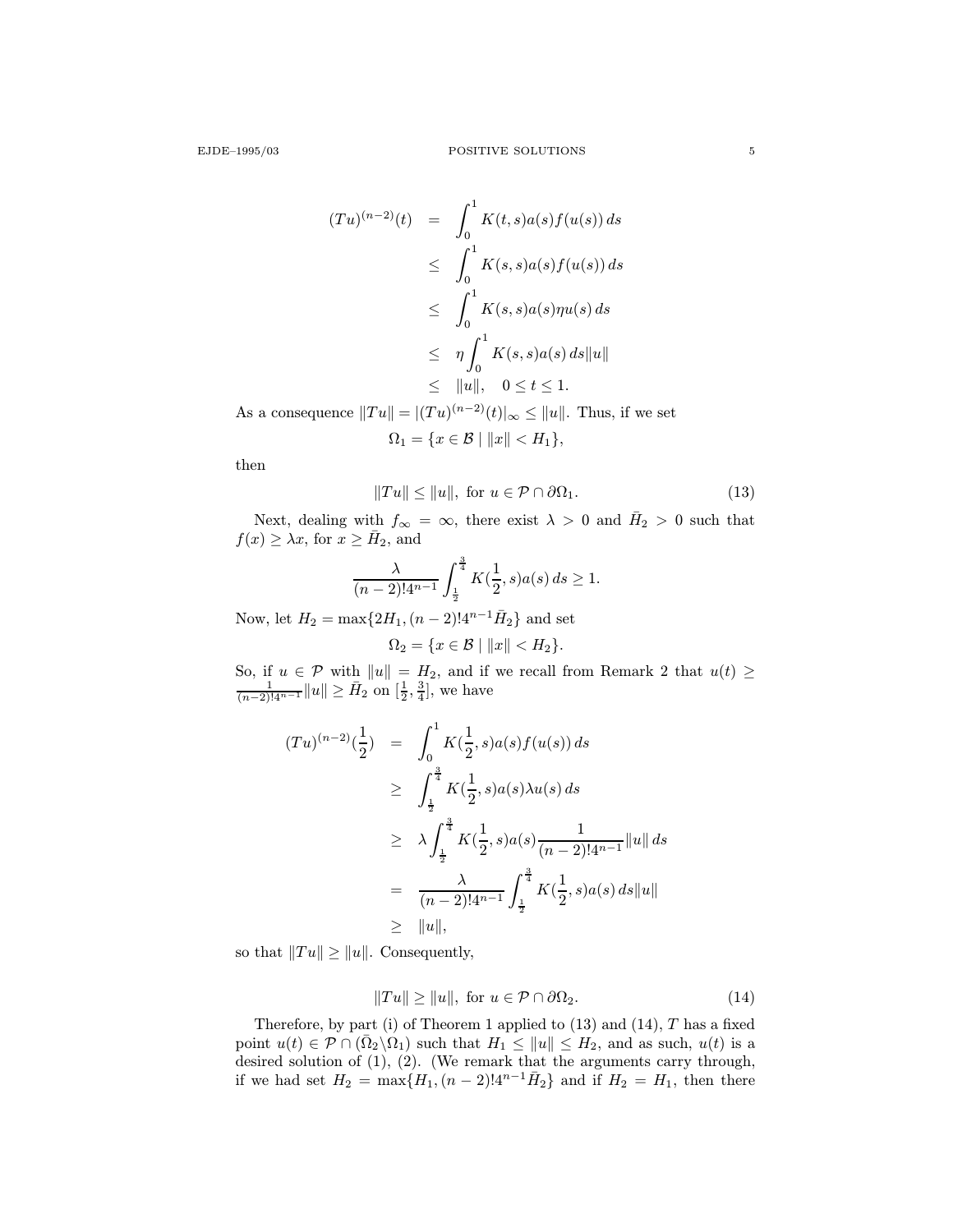is a solution  $u \in \mathcal{P}$  with  $||u|| = H_1$ .) This completes the case when f is superlinear.

(ii) Now, assume  $f_0 = \infty$  and  $f_\infty = 0$ . Dealing with  $f_0 = \infty$ , there exist  $\bar{\eta} > 0$ and  $J_1 > 0$  such that  $f(x) \geq \bar{\eta}x$ , for  $0 < x \leq J_1$ , and

$$
\frac{\bar{\eta}}{(n-2)!4^{n-1}}\int_{\frac{1}{2}}^{\frac{3}{4}}K(\frac{1}{2},s)a(s)\,ds\geq 1.
$$

This time, we choose  $u \in \mathcal{P}$  with  $||u|| = J_1$ . Since  $|u|_{\infty} \le ||u|| = J_1$ , we have  $f(u(s)) \geq \bar{\eta}u(s), 0 \leq s \leq 1$ . Also, we know  $u(s) \geq \frac{1}{(n-2!)4^{n-1}}||u||, \frac{1}{2} \leq s \leq \frac{3}{4}$ . Thus,

$$
(Tu)^{(n-2)}(\frac{1}{2}) = \int_0^1 K(\frac{1}{2}, s)a(s)f(u(s)) ds
$$
  
\n
$$
\geq \int_{\frac{1}{2}}^{\frac{3}{4}} K(\frac{1}{2}, s)a(s)\bar{\eta}u(s) ds
$$
  
\n
$$
\geq \frac{\bar{\eta}}{(n-2)!4^{n-1}} \int_{\frac{1}{2}}^{\frac{3}{4}} K(\frac{1}{2}, s)a(s) ds ||u||
$$
  
\n
$$
\geq ||u||,
$$

and in particular,  $||Tu|| \geq ||u||$ . Setting.

$$
\Omega_1 = \{ x \in \mathcal{B} \mid ||x|| < J_1 \},
$$

we conclude

$$
||Tu|| \ge ||u||, \text{ for } u \in \mathcal{P} \cap \partial \Omega_1. \tag{15}
$$

For the final part of this case, we deal with  $f_{\infty} = 0$ . There exist  $\bar{\lambda} > 0$  and  $\bar{J}_2 > 0$  such that,  $f(x) \leq \bar{\lambda}x$ , for  $x \geq \bar{J}_2$ , and

$$
\bar{\lambda} \int_0^1 K(s, s) a(s) \, ds \le 1.
$$

There are two further sub-cases to be considered:

(I) We suppose first that  $f$  is bounded. Then, there exists  $N > 0$  such that  $f(x) \le N$ , for all  $0 < x < \infty$ . Let  $J_2 = \max\{2J_1, N \int_0^1 K(s, s)a(s) ds\}$ . Then, for  $u \in \mathcal{P}$  with  $||u|| = J_2$ , since  $|u|_{\infty} \le ||u||$  and  $K(t, s) \le K(s, s)$ ,  $0 \le s, t \le 1$ , we have

$$
(Tu)^{(n-2)}(t) = \int_0^1 K(t,s)a(s)f(u(s))ds
$$
  
\n
$$
\leq N \int_0^1 K(s,s)a(s)ds
$$
  
\n
$$
\leq J_2
$$
  
\n
$$
= ||u||, \quad 0 \leq t \leq 1.
$$

Consequently,  $||Tu|| \leq ||u||$ .

(II) For the second sub-case, suppose that  $f$  is unbounded. Then, there exists  $J_2 > \max\{2J_1, \bar{J}_2\}$  such that  $f(x) \leq f(J_2)$ , for  $0 < x \leq J_2$ . We now choose  $u \in \mathcal{P}$ with  $||u|| = J_2$ . Again, recalling  $|u|_{\infty} \le ||u||$  and  $K(t, s) \le K(s, s)$  leads to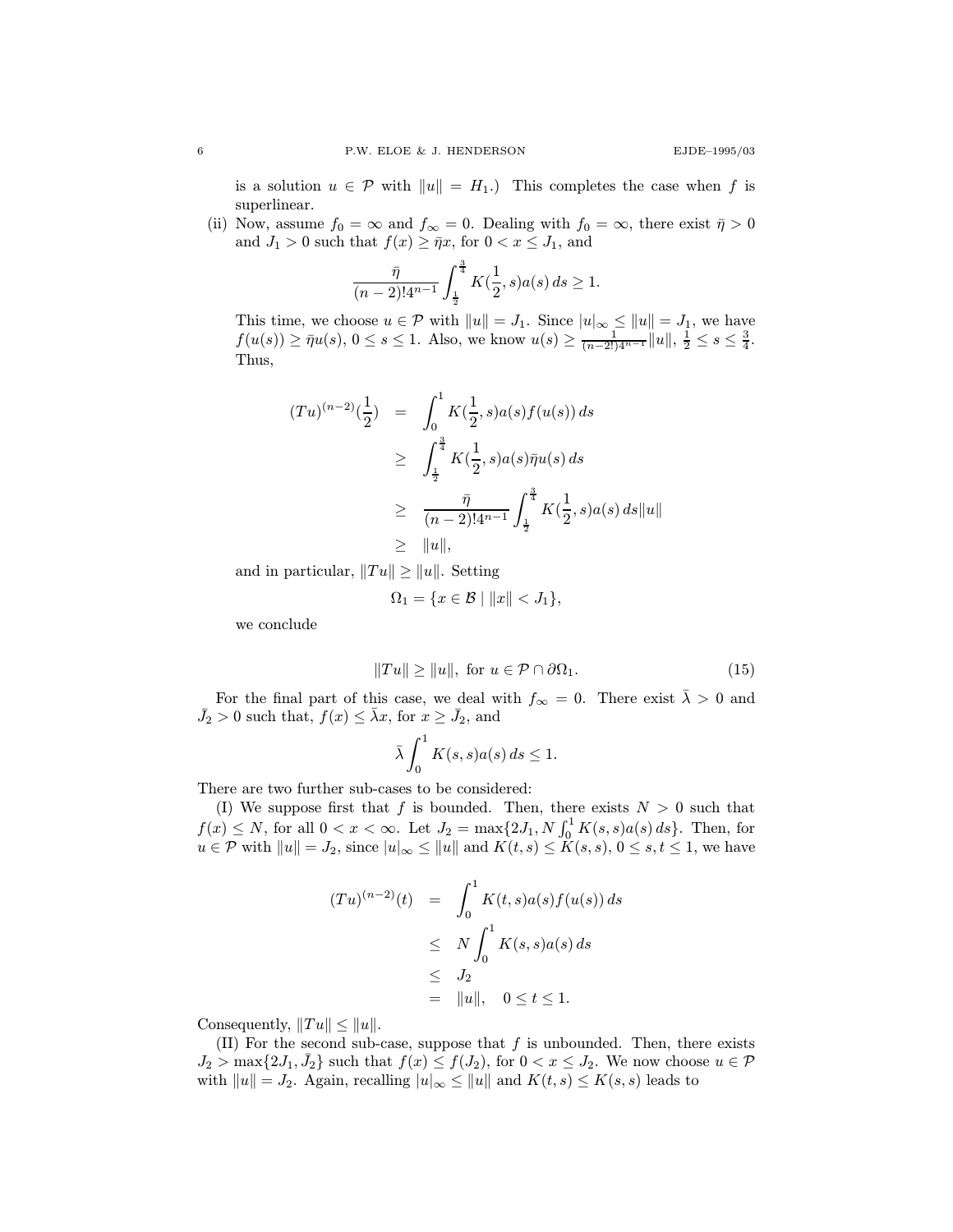$$
(Tu)^{(n-2)}(t) = \int_0^1 K(t,s)a(s)f(u(s)) ds
$$
  
\n
$$
\leq \int_0^1 K(s,s)a(s)f(J_2) ds
$$
  
\n
$$
\leq \bar{\lambda} \int_0^1 K(s,s)a(s) ds J_2
$$
  
\n
$$
\leq ||u||, \quad 0 \leq t \leq 1.
$$

Thus,  $||Tu|| \leq ||u||$ .

We conclude from each sub-case, (I) and (II), if we set

$$
\Omega_2 = \{ x \in \mathcal{B} \mid ||x|| < J_2 \},
$$

then

$$
||Tu|| \le ||u||, \text{ for } u \in \mathcal{P} \cap \partial \Omega_2. \tag{16}
$$

Therefore, by part (ii) of Theorem 1 applied to  $(15)$  and  $(16)$ , T has a fixed point  $u(t) \in \mathcal{P} \cap (\Omega_2 \backslash \Omega_1)$  such that  $J_1 \le ||u|| \le J_2$ , and  $u(t)$  is a sought solution of (1),  $(2)$ . This completes the argument for the case of f sublinear.

The proof is complete.  $\Box$ 

#### **REFERENCES**

- [1] C. Bandle, C. V. Coffman and M. Marcus, Nonlinear elliptic problems in annular domains, J. Diff. Eqns. 69 (1987), 322-345.
- [2] C. Bandle and M. K. Kwong, Semilinear elliptic problems in annular domains, J. Appl. Math. Phys. 40 (1989), 245-257.
- [3] F. Bernis, On some nonlinear singular boundary value problems of higher order, Nonlin. Anal., in press.
- [4] A. Callegari and A. Nachman, A nonlinear singular boundary value problem in the theory of pseudoplastic fluids, SIAM J. Appl. Math. 38 (1980), 275-281.
- [5] C. J. Chyan, Positive solution of a system of higher order boundary value problems,  $PanAm$ . Math. J., in press.
- [6] C. J. Chyan and J. Henderson, Positive solutions for singular higher order nonlinear equations, Diff. Eqns. Dyn. Sys. 2 (1994), 153-160.
- [7] P. W. Eloe, Sign properties of Green's functions for two classes of boundary value problems, Canad. Math. Bull. 30 (1987), 28-35.
- [8] P. W. Eloe and J. Henderson, Singular nonlinear boundary value problems for higher order ordinary differential equations, Nonlin. Anal. 17 (1991), 1-10.
- [9] P. W. Eloe and J. Henderson, Focal points and comparison theorems for a class of two point boundary value problems,  $J.$   $Diff.$   $Eqns.$   $103$  (1993), 375-386.
- [10] L. H. Erbe and H. Wang, On the existence of positive solutions of ordinary differential equations, Proc. Amer. Math. Soc. 120 (1994), 743-748.
- [11] A. M. Fink, J. A. Gatica and G. E. Hernandez, Eigenvalues of generalized Gel'fand models, Nonlin. Anal. 20 (1993), 1453-1468.
- [12] X. Garaizar, Existence of positive radial solutions for semilinear elliptic problems in the annulus, J. Diff. Eqns. 70 (1987), 69-72.
- [13] J. A. Gatica, V. Oliker and P. Waltman, Singular nonlinear boundary value problems for second-order ordinary differential equations, J. Diff. Eqns. 79 (1989), 62-78.
- [14] D. Hankerson and J. Henderson, Positive solutions and extremal points for differential equations, Appl. Anal. 39 (1990), 193-207.
- [15] M. A. Krasnosel'skii, "Positive solutions of operator equations", Noordhoff, Groningen, 1964.
- [16] C. D. Luning and W. L. Perry, Positive solutions of negative exponent generalized Emden-Fowler boundary value problems, SIAM J. Appl. Math. 12 (1981), 874-879.